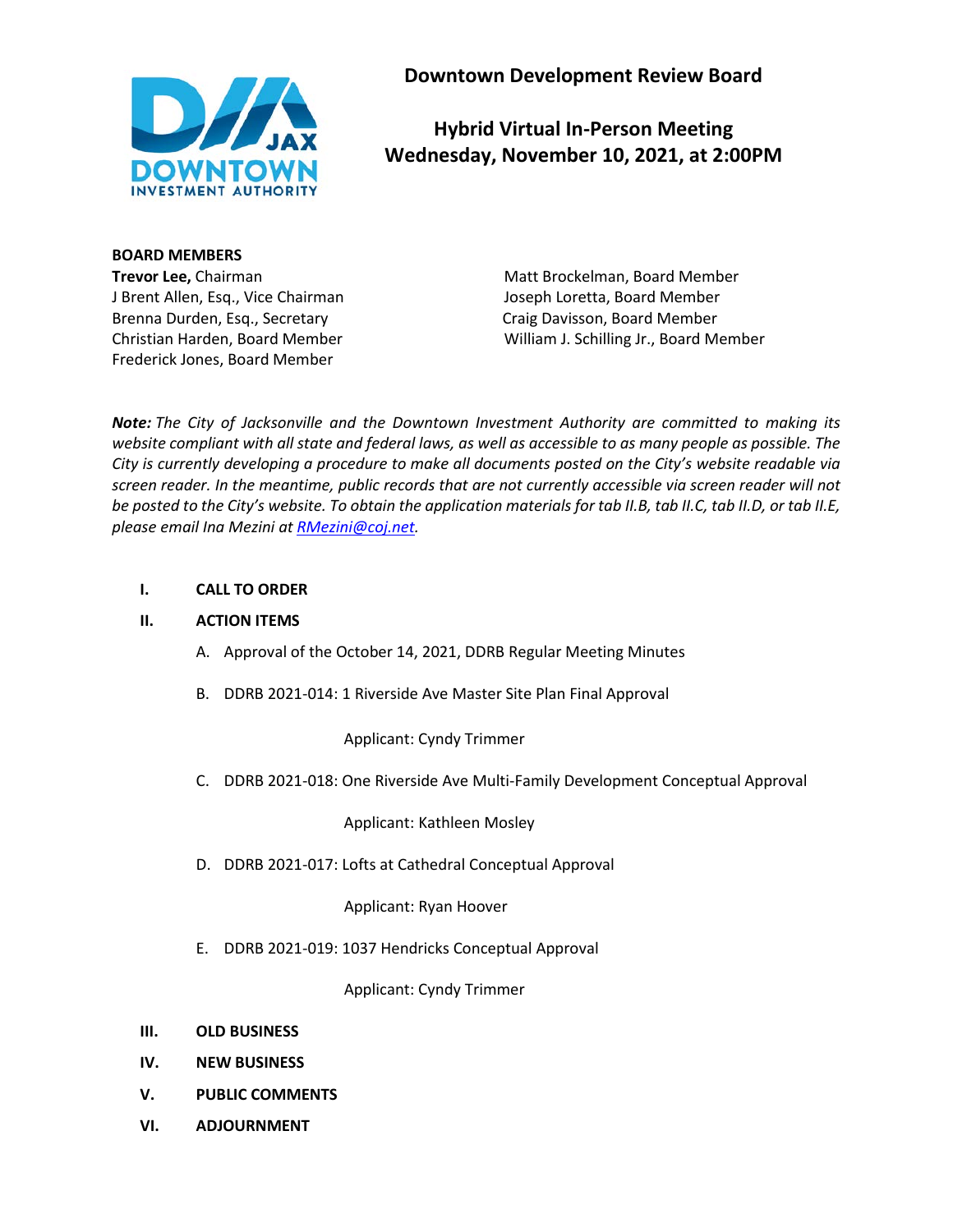Downtown Development Review Board DDRB Meeting Agenda – Wednesday, November 10, 2021 Page 2

*Please be advised that this will be a hybrid virtual in person meeting. Attendees may participate in person or virtually.*

#### **PHYSICAL LOCATION**

City Hall at St. James Building 117 West Duval Street First Floor, Lynwood Roberts Room Jacksonville, Florida 32202

Visitors are encouraged not to enter City owned public buildings if they have: symptoms of COVID-19, a fever of 100.4 degrees Fahrenheit or higher, are currently undergoing evaluation for COVID-19 infection, a diagnosis of COVID-19 in the prior 10 days or have had close contact with someone infected with COVID-19 during the prior 14 days. Any member of the public entering City owned public building may choose to wear a mask inside the building.

#### **VIRTUAL LOCATION**

Interested persons desiring to attend this meeting virtually can do so via Zoom (including by computer or telephone) using the following meeting access information:

**By Computer** <https://zoom.us/j/98596868344?pwd=bFJ1UEhrMmJ2SGNoKzNCdndzTmZLdz09>

**Meeting ID: 985 9686 8344 Passcode: 698693**

**One tap mobile** +1 (646) 558-8656 (New York) +1 (312) 626-6799 (Chicago)

**Find your local number:** <https://zoom.us/u/avyAuMLXj>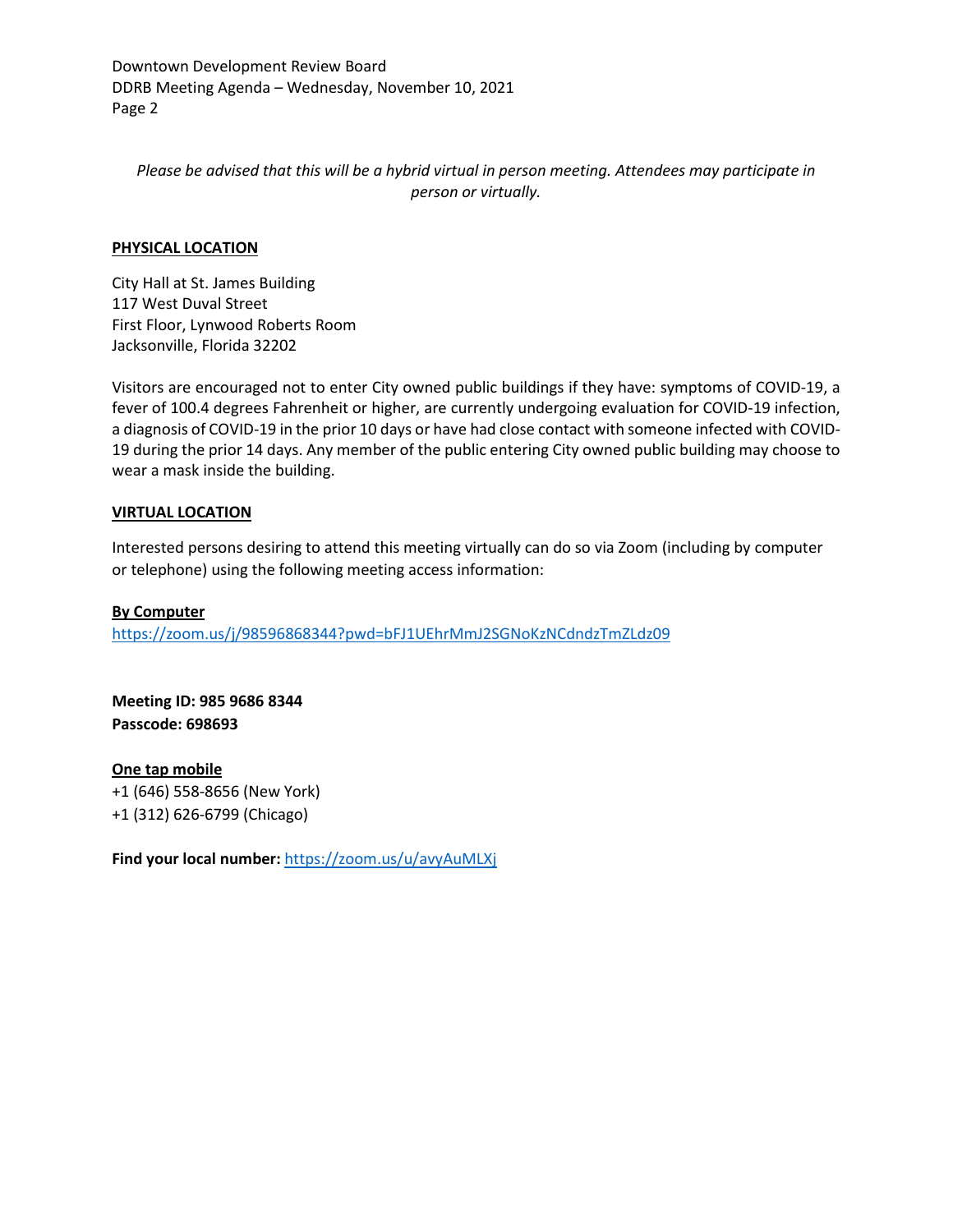

*Wednesday, November 10, 2021 2:00 p.m.* 

# **MEETING MINUTES**

**Board Members Present:** T. Lee, Chair (via Zoom); B. Allen, Esq., Vice Chair (acting Chair); B. Durden, Esq., Secretary; C. Harden; B. Schilling; C. Davisson; M. Brockelman; and J. Loretta

**Board Members Excused:** F. Jones

**DIA Staff Present:** Guy Parola, Operations Manager; Lori Radcliffe-Meyers, Redevelopment Coordinator; Steve Kelley, Director of Downtown Real Estate and Development (via Zoom), Ina Mezini, Marketing and Communications Specialist (via Zoom); and Xzavier Chisholm, Administrative Assistant.

**Office of General Counsel:** Susan Grandin, Esq.

## **I. CALL TO ORDER**

### **Meeting Convened: 2:00 p.m.**

Chairman Allen called the meeting to order at 2:00 p.m.

#### **II. ACTION ITEMS**

#### **A. APPROVAL OF THE OCTOBER 14, 2021 DDRB REGULAR MEETING MINUTES**

Chairman Allen opened the floor for comment. Seeing none, Chairman Allen called for a vote.

# **A MOTION WAS MADE BY BOARD MEMBER BROCKELMAN AND SECONDED BY BOARD MEMBER HARDEN APPROVING THE OCTOBER 14, 2021 DDRB MINUTES.**

#### **THE MOTION PASSED 8-0-0.**

#### **B. DDRB 2021-014: 1 RIVERSIDE AVE MASTER SITE PLAN FINAL APPROVAL**

DIA's Guy Parola reported that DDRB 2021-014 seeks final approval of a "Master Development Plan" for a mixed-use development which includes a Grocer, Retail Shops and Residential. The site plan also includes the realignment of McCoy's Creek and a new park. The proposed development will be located at 1 Riverside Ave, formerly known as the Florida Times Union property.

Jill Enz, with the Parks Department, provided a brief overview of the park component as well as the status on the McCoy's Creek capital improvement project. Responding to a question from Board Member Durden, Mrs. Enz stated that a pedestrian bridge is the only bridge being contemplated at this point, noting that a regular bridge is not warranted from a cost standpoint. The goal is to create a more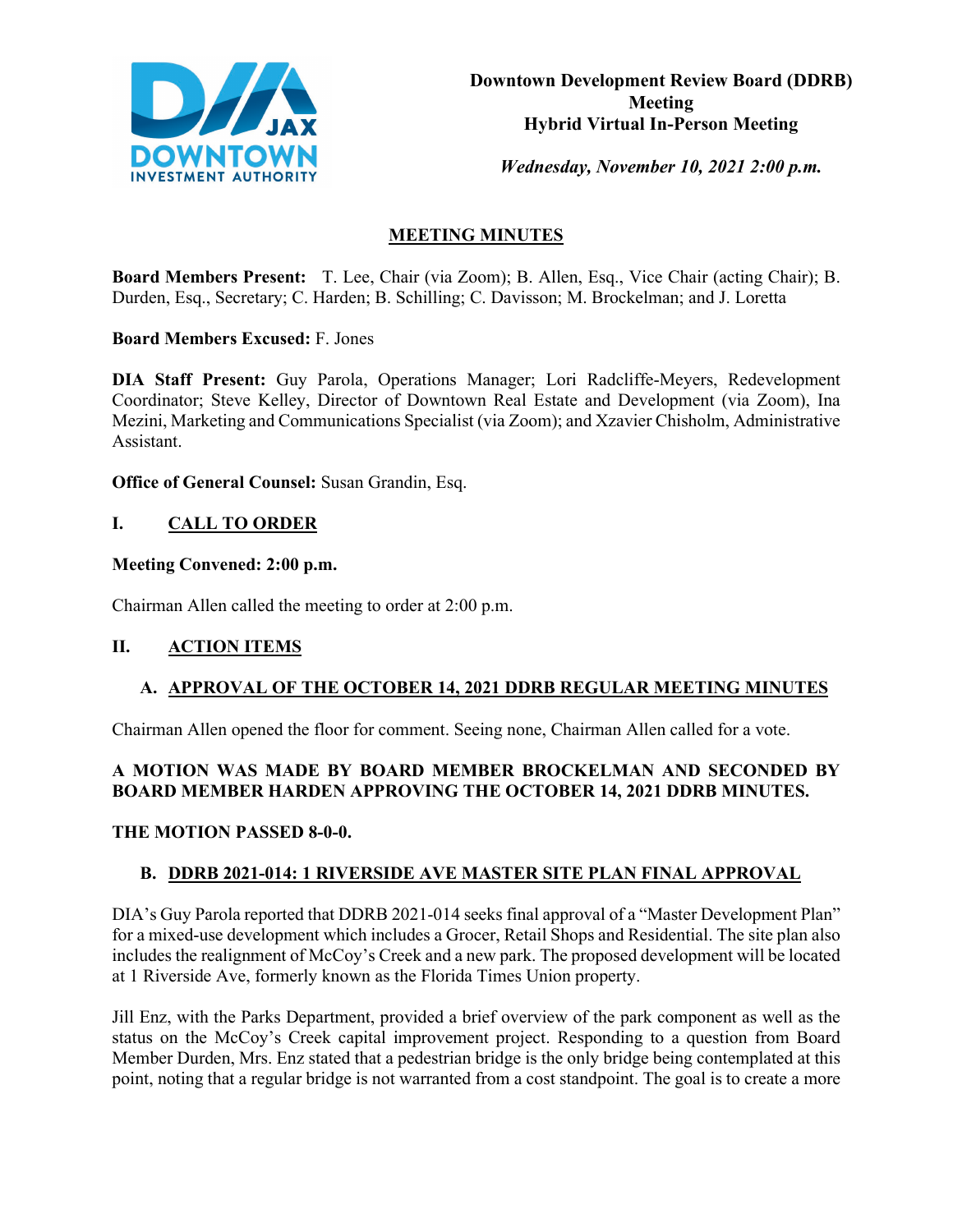Downtown Development Review Board (DDRB) – Hybrid Virtual In-Person Meeting Wednesday, November 10, 2021 Page 2 of 7

walkable space and enhance connectivity to the nearby amenities such as the Emerald Trail. Board Member Durden urged the Park Department to create additional access for pedestrians.

Cyndy Trimmer provided the applicant presentation.

Chairman Allen called for public comment.

*The following persons made in-person public comments, made public comments virtually through Zoom, or provided comments that were read into the record by DIA Staff. Note: the subject matter of the comment(s) indicated to the right of each person:*

Nancy Powell Suggested a wider pathway to the park and Emerald Trail

Board Member Davisson suggested giving more consideration to the public's access to the park as well as rethinking the dead-end at May Street.

Board Member Schilling asked if there would be signage for the ten public park parking spaces. Mr. Parola responded yes. Furthermore, staff is in discussion with the developer to consider placing more public parking spaces right up against the overpass.

Board Member Schilling stated for the record ex-parte communication with the applicant.

Board Member Schilling asked if there is a preferred option for the traffic calming on Riverside Ave. Brad Davis, civil engineer for Prosser, stated that he would prefer to meet with all parties involved (DIA staff, Public Works, FDOT, the developer, etc.) to select the best option but in the moment, he would suggest striping along with raising the tabletop.

Board Member Schilling urged the applicant to consider a rooftop treatment for the grocer, as is being done in other projects with rooftop visibility.

Board Member Durden stated that she would like all walkways to be 12 ft. She also expressed concern with May Street.

Mr. Davis responding to a question from Board Member Durden stated that the traffic calming option is only intended for the turning lane, and not the crosswalk across Leila Street. Mr. Parola added that they will work to implement a traffic calming technique on the Leila Street crosswalk as well.

Katherine Mosley, of Tribridge Residential, spoke to the pedestrian experience coming from Riverside Ave up to the multi-family development and the Riverwalk. She agreed to increase the pathway next to the multi-family from 8 ft to 12 ft.

Board Member Loretta suggested a painted paver for the roundabout.

Board Member Loretta stated for the record ex-parte communication with the applicant.

Board Member Harden stated for the record ex-parte communication with the applicant.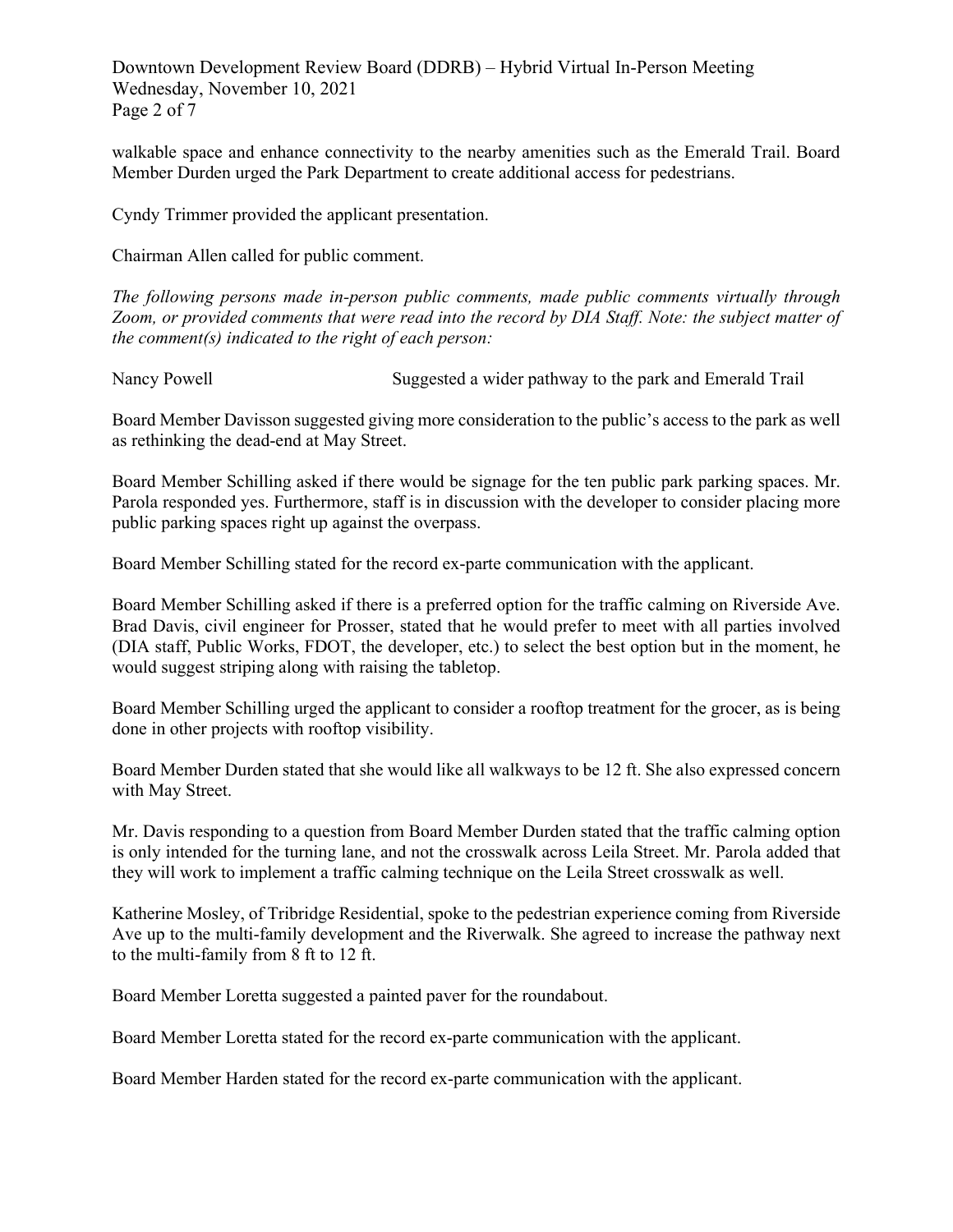Downtown Development Review Board (DDRB) – Hybrid Virtual In-Person Meeting Wednesday, November 10, 2021 Page 3 of 7

Board Member Harden reiterated the need for 12 ft sidewalks through the site.

Chairman Allen asked if the parking spots within the roundabout are necessary. Mrs. Mosley responded that they are critical for the functionality of the retail and leasing office.

Board Member Brockelman stated for the record ex-parte communication with the applicant.

Board Member Durden stated for the record ex-parte communication with the applicant.

Chairman Allen stated for the record ex-parte communication with the applicant.

## **A MOTION WAS MADE BY BOARD MEMBER BROCKELMAN AND SECONDED BY BOARD MEMBER LORETTA RECOMMENDING FINAL APPROVAL OF DDRB APPLICATION 2021-014 WITH STAFF RECOMMENDATIONS AND THE FOLLOWING CONDITIONS:**

- **1) THE PATHWAY BETWEEN THE RIVERWALK AND SOUTHWESTERN MULTI-FAMILY DEVELOPMENT IS AT MINIMUM OF 12 FEET; AND**
- **2) THE TRAFFIC CALMING MEASURE EXTEND THE WIDTH OF THE LEILA STREET CROSSWALK**

Mrs. Trimmer responding to a question from Board Member Schilling regarding the pathway crossing over McCoy's Creek into the park, stated that the applicant is not responsible for developing the pathway, the City is.

Chairman Allen called for a vote.

#### **THE MOTION PASSED 8-0-0.**

#### **Chairman Allen called for a 10-minute intermission.**

Board Member Harden left the meeting.

#### **C. DDRB 2021-018: 1 RIVERSIDE AVE MULTI-FAMILY DEVELOPMENT CONCEPTUAL APPROVAL**

Chairman Allen called for the staff report.

DIA's Lori Radcliffe-Meyers provided the staff report, stating that the applicant is seeking conceptual approval for the construction of a mixed-use development which includes two multi-family residential buildings with 270 units, a riverfront restaurant, a residential pool, a stand-alone amenity building, and a 7-deck parking garage. Adding that, staff would like to add the following condition to their recommendation:

1) The multi-family development site plan will conform to the approved master site plan for 1 Riverside Ave

Chairman Allen called for the applicant presentation.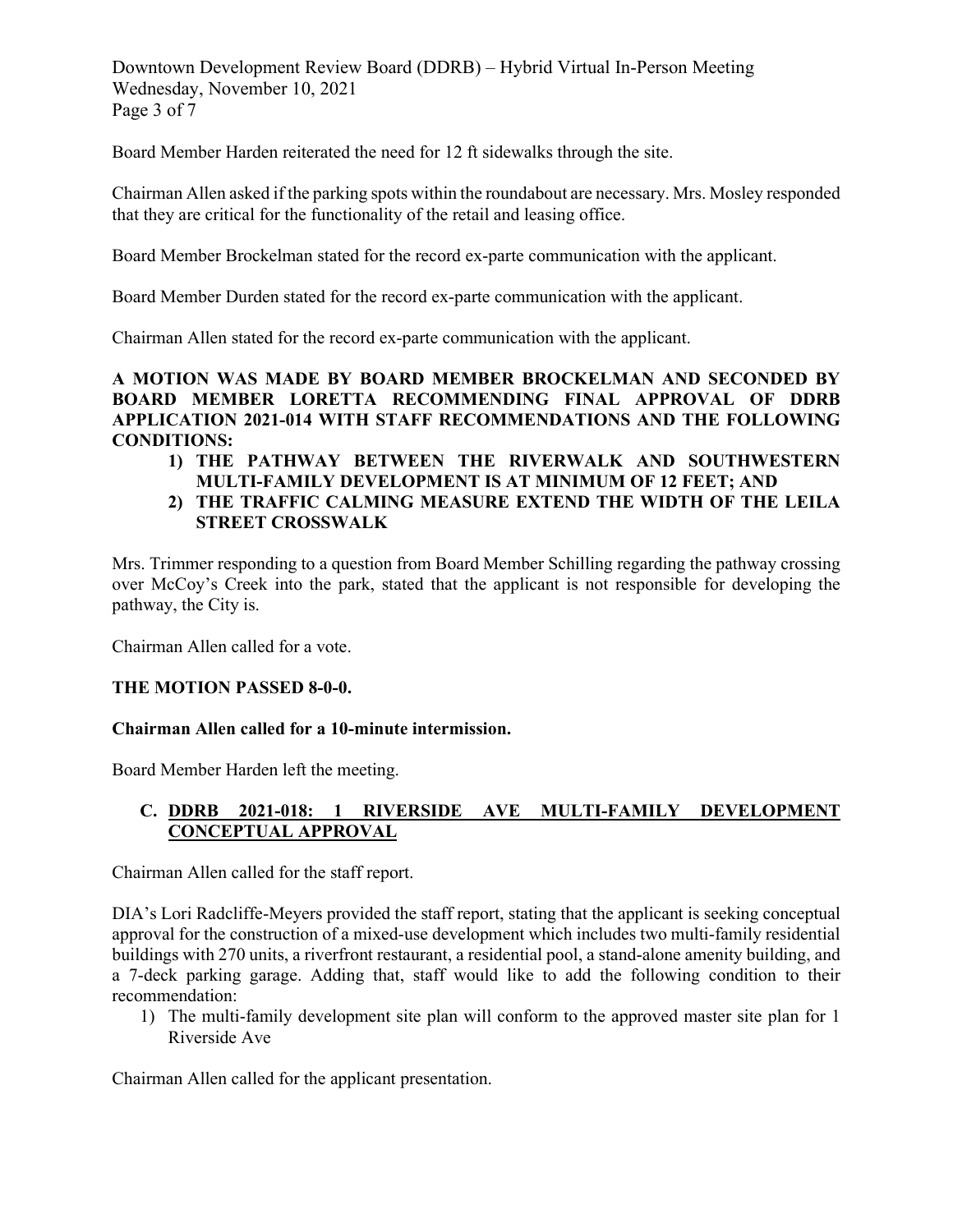Downtown Development Review Board (DDRB) – Hybrid Virtual In-Person Meeting Wednesday, November 10, 2021 Page 4 of 7

Mrs. Mosley provided the applicant presentation.

Chairman Allen called for public comment. Seeing none, Chairman Allen called for comment from the board.

Mrs. Mosley responding to a question from Board Member Loretta, stated that the garage façade will feature real landscaping.

Board Member Loretta stated that he would like to see the pedestrian crosswalk that goes straight through to the leasing office and suggested changing the garage ramp from 15 percent to 18 percent to get an extra 5 feet and increase visibility. He also expressed his support for the project.

Board Member Schilling urged the applicant to revisit the cladding and screening on the garage and suggested using a variation of color or pattern.

Board Member Davisson asked about the material of the garage. Mrs. Mosley responded that there's two levels of podium with 5 levels of type-3 construction.

Mrs. Mosley asked for further direction on the board's desire for the garage. Board Member Schilling stated that he would like to see more color and Board Member Davisson stated it is up to the applicant but that they should stay away from anything "trendy."

Board Member Lee stated that the applicant should focus more on improving the architecture of the garage so that it fits in with the level of detail and quality of the other buildings.

Board Member Schilling stated for the record ex-parte communication with the applicant.

Board Member Brockelman stated for the record ex-parte communication with the applicant.

Board Member Durden stated for the record ex-parte communication with the applicant.

Chairman Allen stated for the record ex-parte communication with the applicant.

Chairman Allen stated he is in favor of the development, particularly the architecture, but would like to see the garage given more attention.

Chairman Allen called for a motion.

## **A MOTION WAS MADE BY BOARD MEMBER SCHILLING AND SECONDED BY BOARD MEMBER DURDEN RECOMMENDING CONCEPTUAL APPROVAL FOR DDRB APPLICATION 2021-018 WITH THE STAFF RECOMMENDATIONS.**

#### **THE MOTION PASSED 7-0-0.**

## **D. DDRB 2021-017: LOFTS AT CATHEDRAL CONCEPTUAL APPROVAL**

Chairman Allen called for the staff report.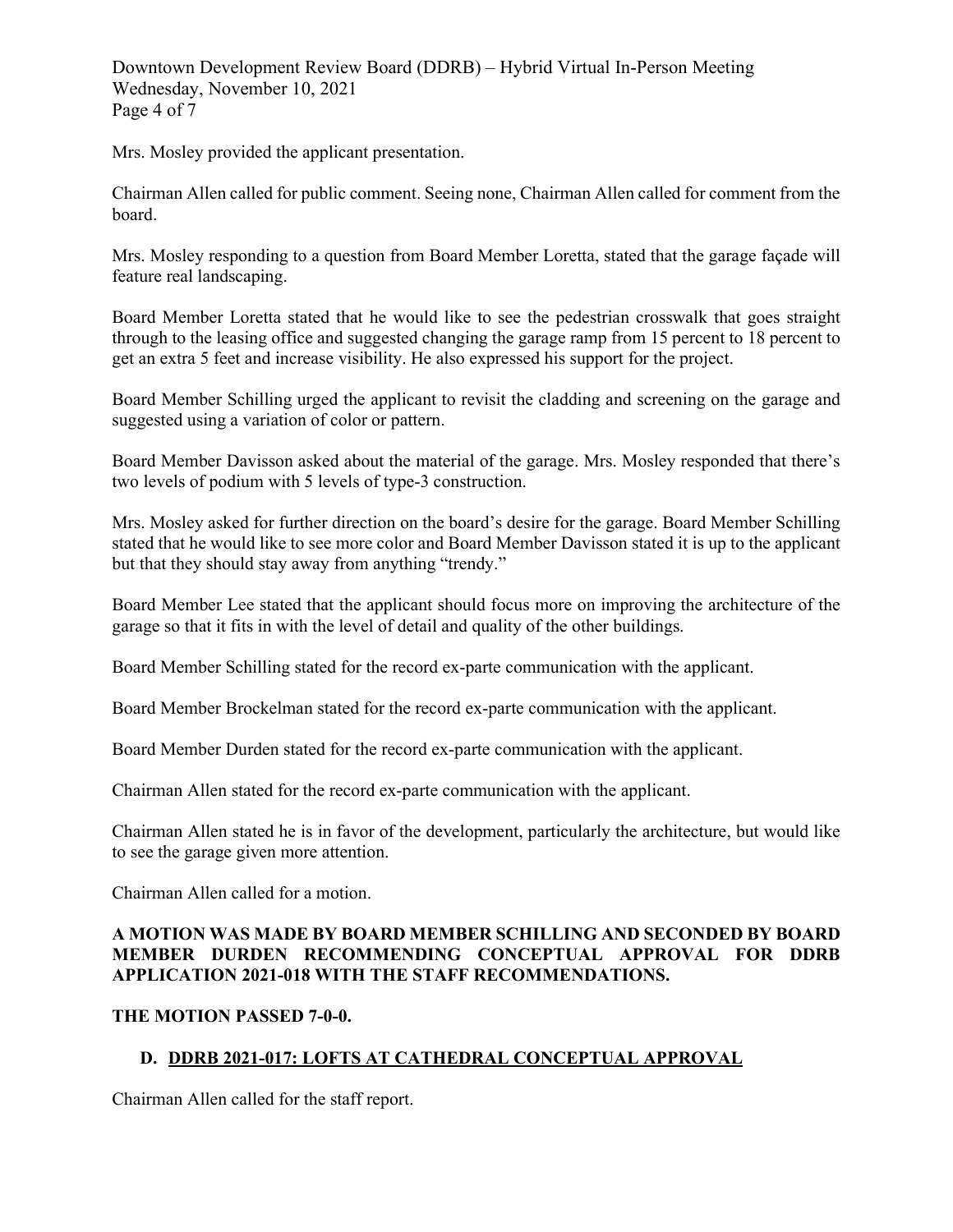Downtown Development Review Board (DDRB) – Hybrid Virtual In-Person Meeting Wednesday, November 10, 2021 Page 5 of 7

Mrs. Radcliffe-Meyers reported that the applicant seeks conceptual approval for the construction of a mixed-income community consisting of two residential buildings totaling 120-units located at 325 and 327 East Duval Street.

Chairman Allen called for the applicant presentation.

Mr. Ryan Hoover provided the applicant presentation.

Chairman Allen called for public comment.

*The following persons made in-person public comments, made public comments virtually through Zoom, or provided comments that were read into the record by DIA Staff. Note: the subject matter of the comment(s) indicated to the right of each person:*

| Greg Radlinksi      | Opposes the development due to inadequate design             |
|---------------------|--------------------------------------------------------------|
| Kate Moorehead      | Opposes the development due to inadequate design             |
| Rick Stein          | Opposes the development due to inadequate design             |
| Sid Gervin          | Opposes the development due to inadequate design             |
| Ginny Myrick        | Opposes the development due to inadequate design             |
| Michael Dunlap      | Opposes the development due to inadequate design             |
| Ted Pappas          | Opposes the development due to inadequate design             |
| <b>Wyatt Bowers</b> | Urged for varied architecture and to work with the applicant |

Chairman Allen allowed a PowerPoint from Cathedral Jax to be entered into the record.

Board Member Davisson stated for the record ex-parte communication with the applicant.

Board Member Davisson stated that he does not believe there has been substantial change [to the building design] since the public workshop and still believes the design does not "respect" the [cathedral] district's architecture.

Board Member Schilling stated for the record ex-parte communication with the applicant.

Board Member Schilling agreed with Board Member Davisson, adding that the overall design is still underwhelming. He also thanked the applicant for improving the landscape screening.

Board Member Durden stated that the two buildings [YWCA and the proposed new residential development] are not cohesive.

Board Member Durden stated for the record ex-parte communication with the applicant.

There was unanimous agreement amongst board members to table the item until a later date.

# **E. DDRB 2021-019: 1037 HENDRICKS CONCEPTUAL APPROVAL**

Chairman Allen called for the staff report.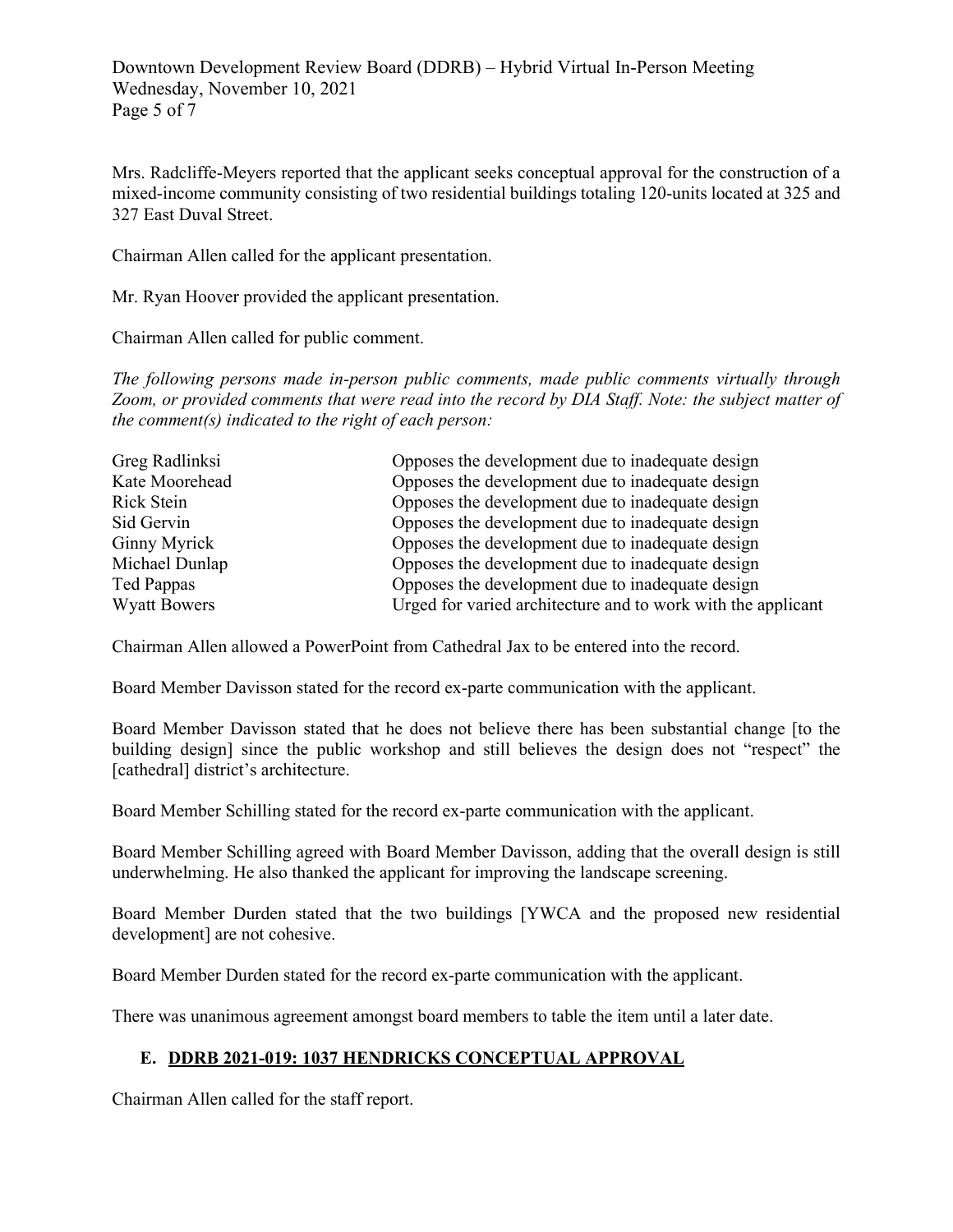Ms. Radcliffe-Meyers reported that the application seeks conceptual approval for the redevelopment of four existing buildings to proposed retail and restaurant uses. The project site is located at 1037 Hendricks Avenue.

Chairman Allen called for the applicant presentation.

Mrs. Trimmer provided the applicant presentation, followed by Dorina Bakiri, architect for g4 Design, Inc.

Chairman Allen called for public comment. Seeing none, Chairman Allen opened the floor for comment from the board.

Board Member Loretta stated that it is hard to follow what issues the property may have without knowing what is being demolished and what is being kept. He further commented that the site plan is underwhelming.

Allen Stevens, of Dav-Lin Interior Contractors, Inc., spoke to the current state of the property and provided an overview of the proposed site plans.

Board Member Durden suggested narrowing the internal driveway space and would like to see more attention given to the street front.

Board Member Schilling spoke to when Chase Properties proposed a development on the site. He added that he dislikes the site design as appearing too industrial suburban.

Board Member Davisson spoke favorably of the site design, stating he feels the site design is light industrial and minimalist.

Board Member Lee spoke favorably of the site design, stating he feels it is clean, open, and inviting, but could use some improvements as well as better design renderings.

Chairman Allen suggested removing the palm trees but spoke in support of the project. Further commenting that he likes the pass-through and suggested incorporating a garage door.

Board Member Loretta suggested that the applicant bring in materials showing the elevations and hardscapes. He also suggested incorporating more greenery in the back parking as well as improving the pedestrian connection.

Mrs. Trimmer confirmed for Chairman Allen that building A does slope as indicated in the illustration.

## **A MOTION WAS MADE BY BOARD MEMBER DAVISSON AND SECONDED BY BOARD MEMBER LEE RECOMMENDING CONCEPTUAL APPROVAL OF DDRB APPLICATION 2021-019 WITH STAFF RECOMMENDATIONS.**

#### **THE MOTION PASSED 6-1-0.**